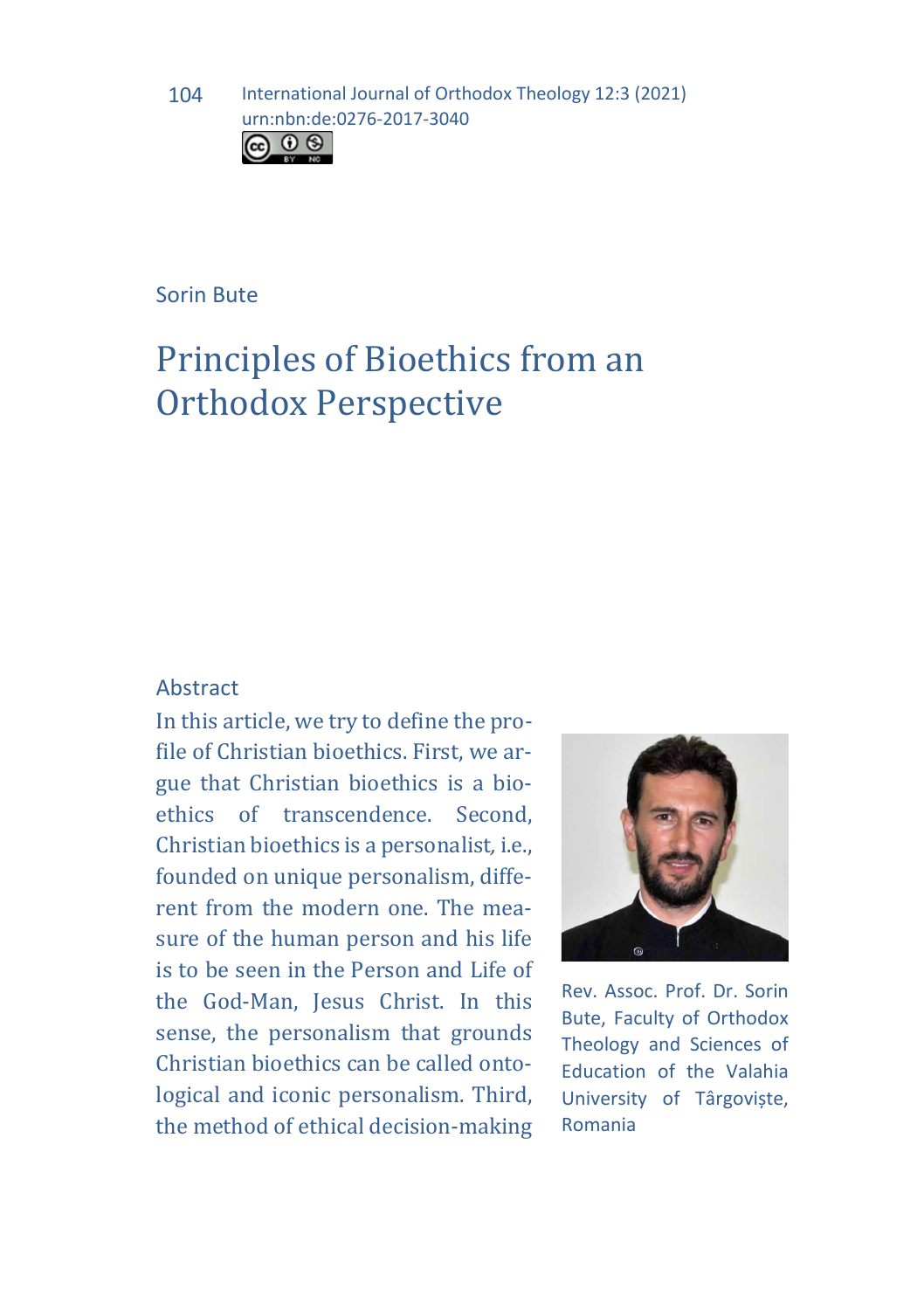in Christian bioethics, beyond rational-discursive analysis, is rooted in experience as participation in Life.

# Keywords

bioethics, orthodox theology, personalism, decision-making

#### **1 Introduction**

Orthodox ethics is the expression of man's responsibility before God for his life and for the gifts God has bestowed upon him to fully and authentically fulfill his life that transcends time and space towards eternal communion with God in grace. By virtue of the freedom which, through the modern "disenchantment" of the world, man perceives above all as emancipation, he has returned in a great measure against the gifts he has received and, ultimately, against his own life, producing an imbalance in the relationships which his responsibility places before him.

Beginning with the postmodern period, man becomes aware of the adverse effects that his irresponsible actions have produced and continue to produce in his life and the world. Therefore, contemporary culture has formed an awareness of responsibility towards life in general and human life in special.

Thus was born, in the early 1970s, the new discipline of bioethics, which is the response of contemporary culture to moral problems concerning life, problems considered so serious that the American oncologist Van Potter had called the new discipline of bioethics "the science of survival" and "a bridge to the future."

The fundamental question of bioethics is the question of the "why" of life, that is, a question of the meaning of life. According to orthodox ethics, which is the basis of bioethics, the essential elements that give meaning to existence are person, love, immortality, and union in love between persons, which is constantly progressing. The meaning of existence is therefore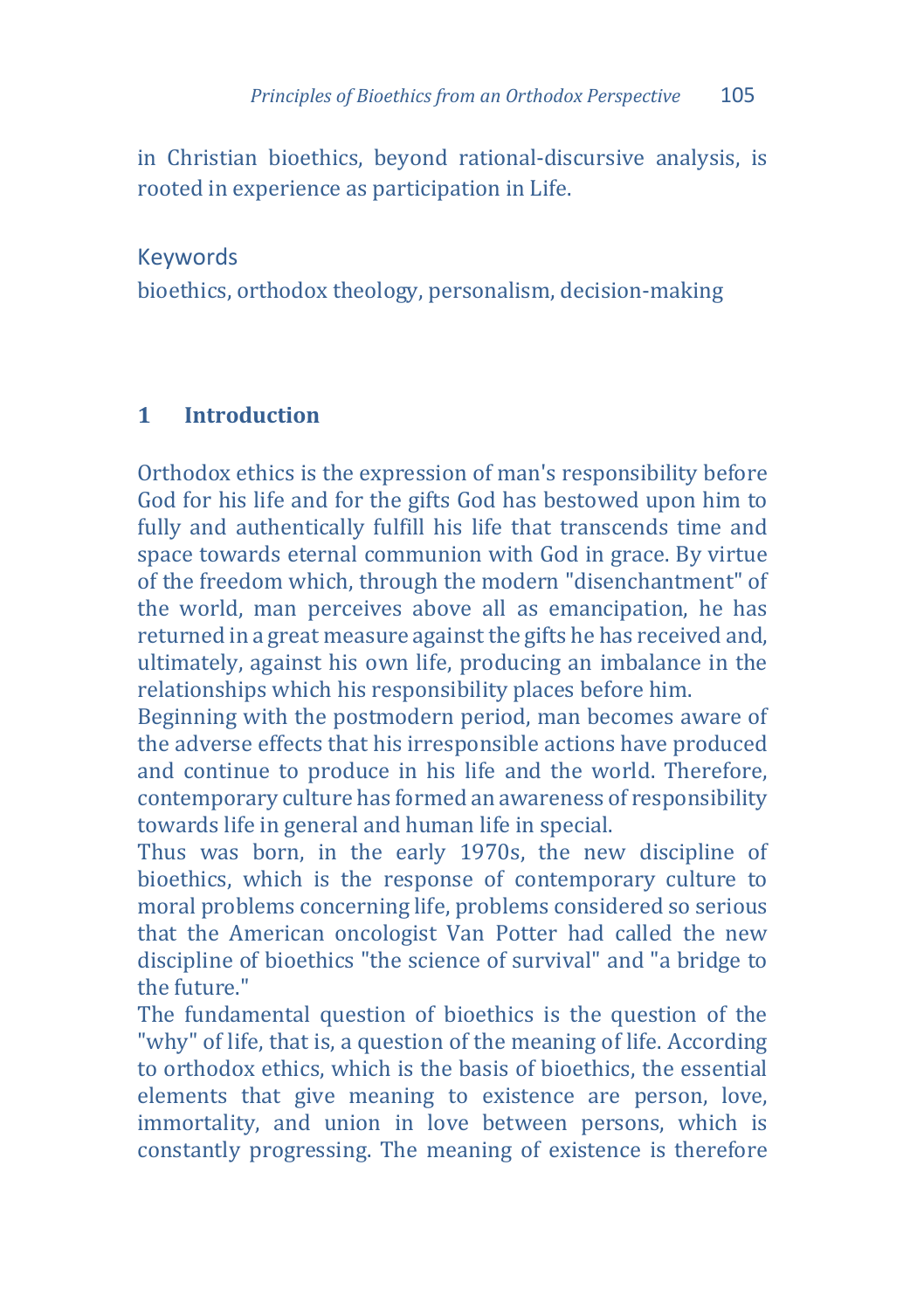known not by reason but by the experience that people have by uniting in love for eternity. These four elements that illuminate the meaning of existence are interdependent. None of them can be defined for itself and can be distinctly affirmed without losing its proper sense. Each of these elements is authentically defined and fulfilled in the others and not in itself. Existence has, therefore, a relational character. Existence is not a static monad, closed in on itself, but a mutual opening of complementary elements that exist simultaneously and determine each other. This means, first of all, that the person has an ecstatic-relational character in its very constitution and that it is not fulfilled in the immanent. It requires eternity. The immanent, time and space, finitude, are not able to satisfy the internal tension of the person towards the eternalization of love together with other persons. Therefore, the truth of the person is an ecstatic, relational, and eternal truth.

All these considerations lead us to some conclusions that define the profile of Christian bioethics. First, Christian bioethics is a bioethics of transcendence. Second, Christian bioethics is a personalist bioethics, founded on a unique personalism, different from modern personalisms, for the fact that the measure of the human person and his life is the Person and Life of the God-Man, Jesus Christ. The personalism that grounds Christian bioethics can be called in this sense, an ontological and iconic personalism. And third, the method of ethical decisionmaking in Christian bioethics, beyond rational-discursive analysis, is rooted in experience as participation in Life.

# **2 A bioethics of transcendence**

All bioethics questions are devel[op](#page-2-0)ed and resolved ultimately in the great question that is man".1 Therefore, the specificity of

<span id="page-2-0"></span> $\mathbf 1$ <sup>1</sup> Giovanni RUSSO, *Bioethics. Manual for theologians.* LAS, Rome 2005, p. 57.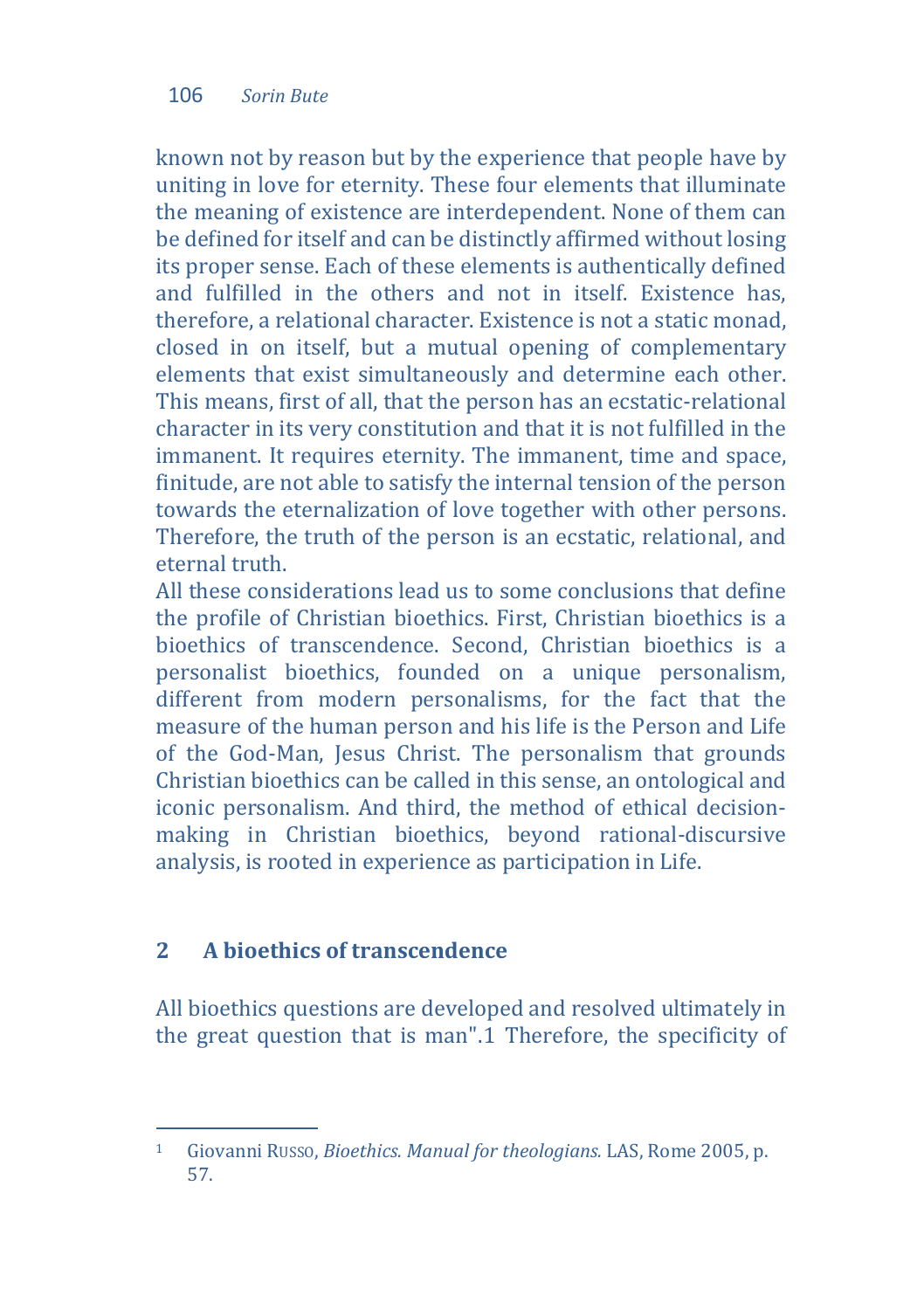bioethics lies mainly in the anthropological horizon in which its concrete problems are analyzed.

The concept of quality of life is central to our advanced societies. The most important criterion of human life is that of quality, understood in terms of psycho-physical well-being. In this case, the justification of the ethical norm is based on the maximization of well-being and minimization of evil, usually understood in a utilitarian-hedonist key as pleasure and pain. Pleasure is sought, and pain is escaped.

From the perspective of Christian bioethics, human existence is not reduced to the immanent. The personal dimension of human existence is not reduced only to its physical-biological or psychological attributes. It is also an opening to eternal communion with other persons and God. Therefore, Christian bioethics does not accentuate, while not denying, the material components of human life.

Not the material quality of an immanent life means to conform to human truth, but the acquisition for the eternity of immortality experienced dynamically as a state of divinization. The truth of man is not only human but divine-human and is fulfilled through life in Christ as the attainment of eternal life. In this regard, the words of St. John the Theologian are eloquent: "*For this is the testimony of God, which he has borne of his Son. Whoever believes in the Son of God bears this testimony, and whoever does not believe in God is a liar, because he has not believed the testimony that God has borne of his Son. And the testimony is this:* God gave us eternal life, and this life is in his Son. Whoever possesses the Son possesses life, and whoever does not possess the Son of God does not possess life" (1John 5,10-12).

The artificial opposition between the quality of life and the sacredness of life originates in the explanation given to the original life of man as a "natural" state before the fall and its relation to the state after the fall. Therefore, for Orthodox theology, the original state of man is not an autonomous state. Starting from the inseparability between nature and grace, understood as uncreated divine energy flowing from divine nature, the natural state of man, the divine image, is a state of grace.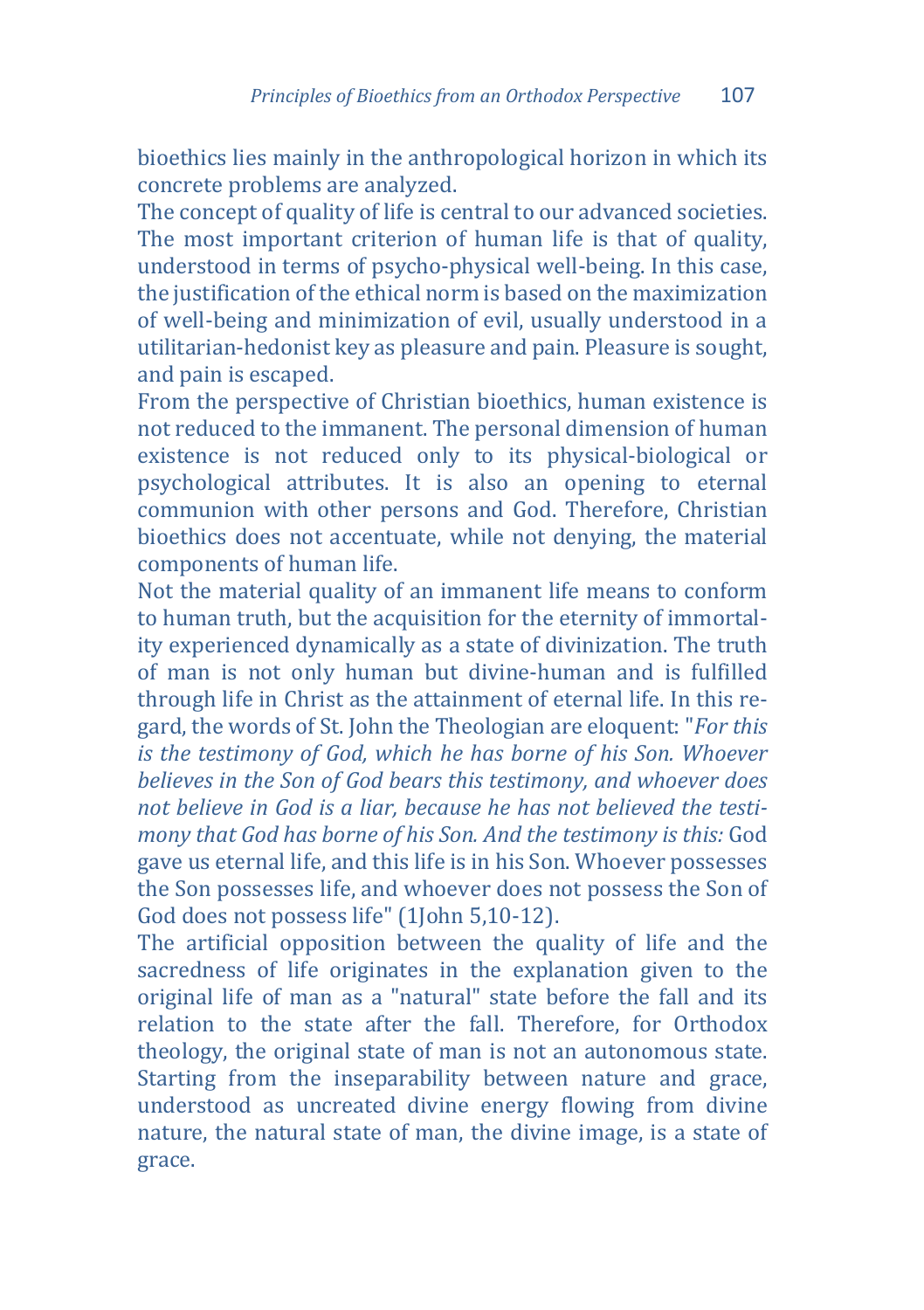Man's life was not a life that was defined for itself and in itself but was a participatory life. Man lived in God and through God. He lived through grace rather than through his own nature. Participation in the divine life constituted human life. What stood out was not his psycho-somatic nature to which God had added a created grace, but the divine Archetype as the model of man. Here is what Jean Danielou says, studying St. Gregory of Nyssa:

"Thus we arrive at an idea of man very different from Western theology. In it, we are presented with a 'natural' man, to whom grace has come; the risk of this conception is a closed humanism, which rejects the supernatural. In Gregory's perspective, on the contrary, primordial is 'the image of God' and the 'natural' man has come into being"[2](#page-4-0). ("Proper and conforming to nature is for men the life resembling the divine nature[3.](#page-4-1)")

This has remarkable consequences for bioethics based on human truth. The true life of man is not reduced to the mere biological dimension, but means participation in the divine life. Without this participation of man in the divine life, he is no longer a living being. Still, he possesses, according to the antinomian expression of St. Nicholas Cabasilas, "a dead life (nekra zōē)", which takes place even at the biological level towards death. This is what Christ speaks of in the Apocalypse, admonishing the Church of Sardis: "I know your works; you are thought to be alive, but you are dead" (Revelation 3,1).

The fall, which consisted in autonomy, deprived man of the divine life and made him live through his own nature. Living by his own nature, through eating from the tree of the knowledge of good and evil, man wrapped himself in the immanent, worrying exclusively about his biological dimension for which good means pleasure and evil means pain.

<span id="page-4-0"></span> $\overline{2}$ <sup>2</sup> Jean DANIELOU, *Platonisme et théologie mystique. Essai sur la doctrine spirituelle de saint Grégoire de Nysse*. Aubier, Paris 1953, pp. 58-59.

<span id="page-4-1"></span><sup>3</sup> St. Gregory of Nyssa, *In Ecclesiasten Homilia I,* P.G. 44, 624B.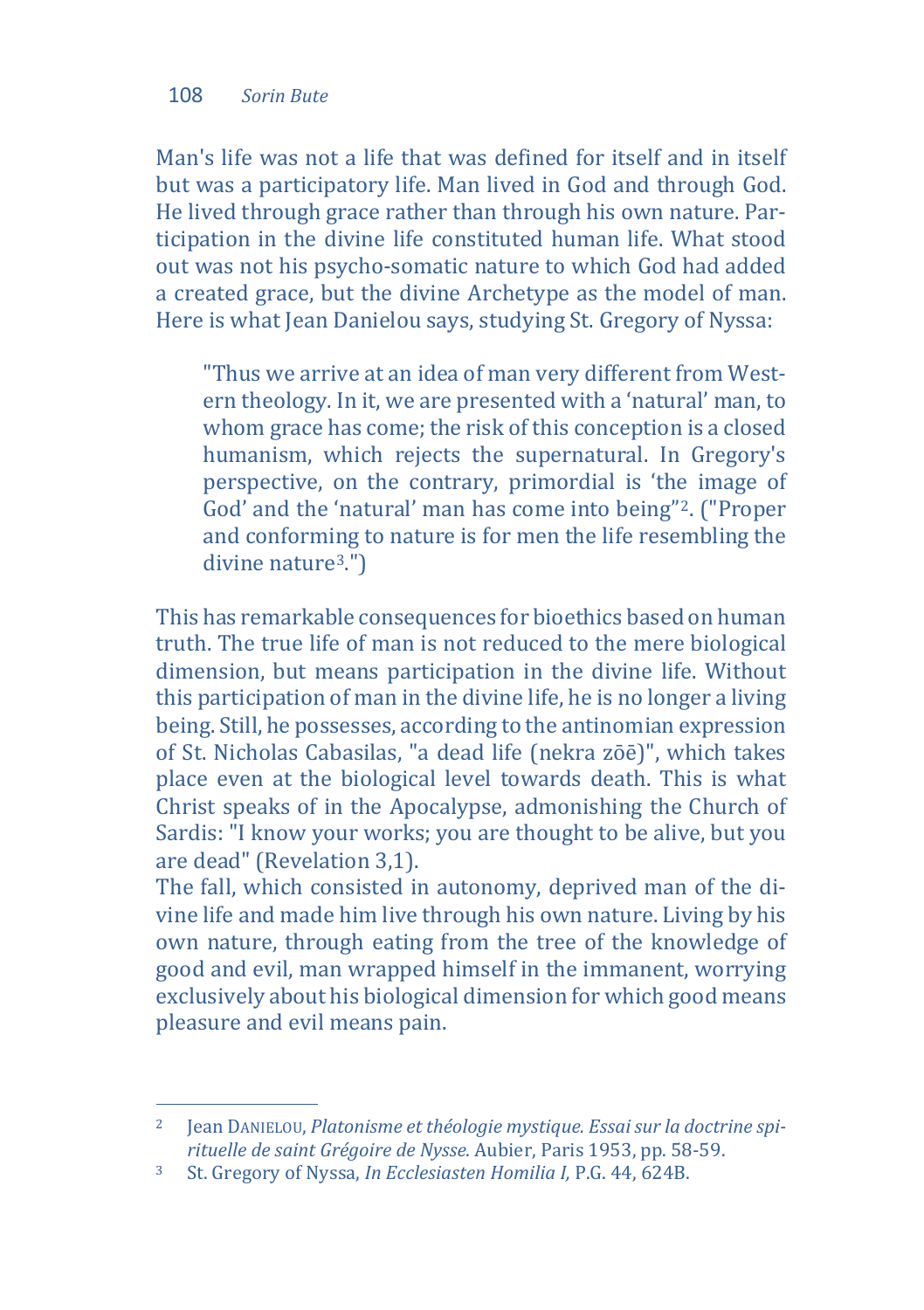Being for death and being in Life are the two existential possibilities of man. *Tertium non datur*.

This does not mean, however, that even in the state of fallen being, where life is confused with mere biological survival, there is no possibility of restoring life as a participation in the eternity of God. Christian bioethics is a bioethics of transcendence also because the immanent space-time is imbued with an eschatological tension that makes possible the transfiguration of time into eternity and of creation into New Heaven and New Earth.

Therefore, the eschatological sense of human life does not mean a rejection of its biological or historical dimension. On the contrary, the body itself is created for immortality, and its acquisition depends on man's spatio-temporal existence. Christian bioethics does not look at the person only in its biological dimension as secular bioethics does. For Christian bioethics, biological identity and eschatological identity are identified. The biological identity carries within itself the seeds to transcend towards immortality. The body of death itself becomes, in eschatological transfiguration, the body of glory.

Christrian bioethics, as bioethics of transcendence, offers, compared to secular bioethics, a different perspective of the human condition. The human condition as a reference point of secular bioethics is that described by Heidegger as "being for death", a being stretched towards death, a condition in which the world is the pole of reference for which he feels made. The human condition that Christian bioethics indicates as the authentic truth of man and his life is that presented by John the Theologian as *being for and in Life.*

#### **3 Christian bioethics is a personalist bioethics**

The concept of person, which is now in the center of bioethics, has been subjected to different interpretations. Those who identify the concept of person with the human subject, highlighting the inseparability of the personal being from the human being, and those, on the other hand, who attribute the concept of per-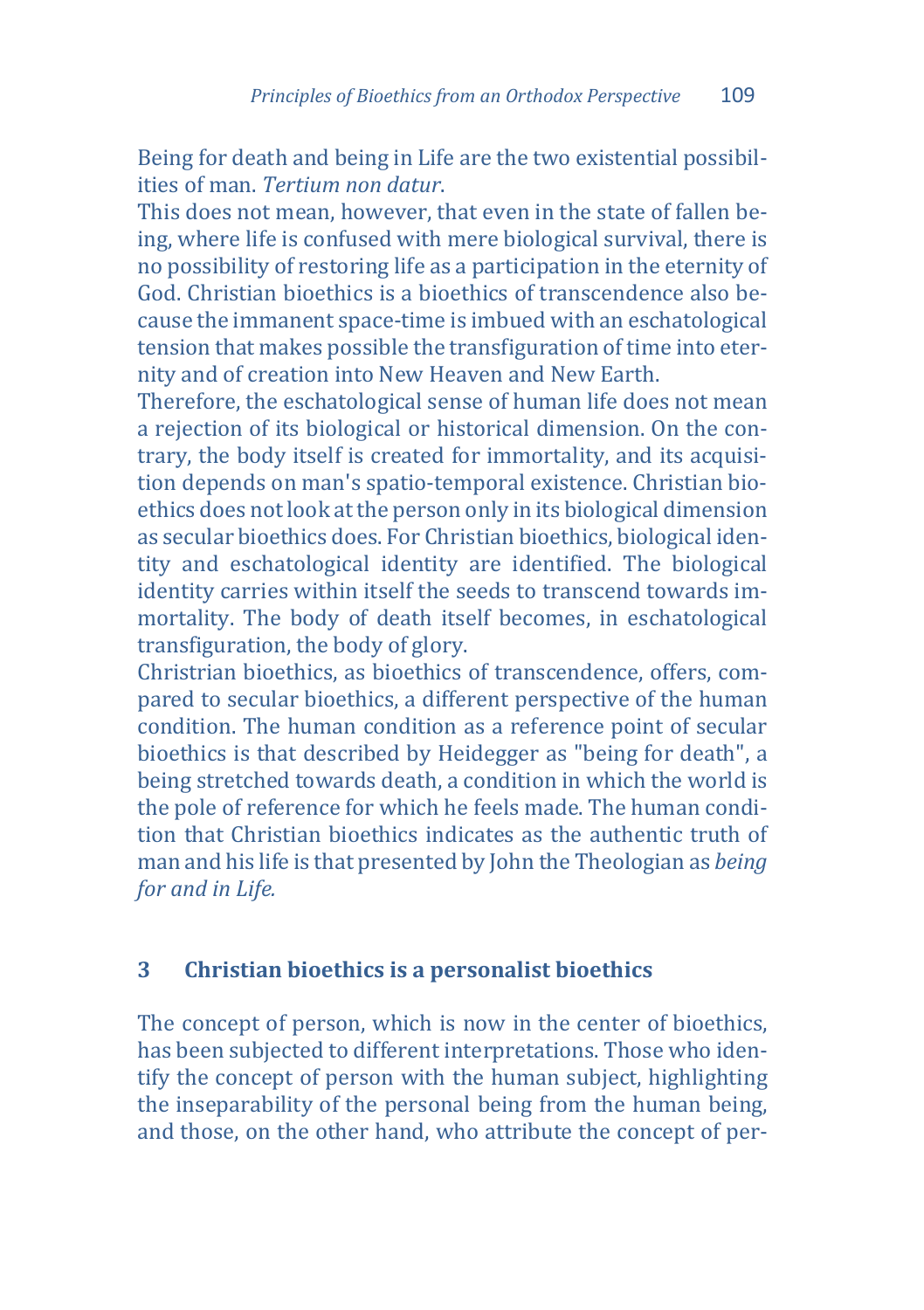#### 110 *Sorin Bute*

son to subjects who demonstrate certain characteristics of personal life, *signa personae*, rejecting the quality of person to those beings who do not manifest or have never manifested the signs of personal life, separating the concept of the person from the human being and human life.

Bearing in mind that the concept of person was born in the context of Christian theology, Christian bioethics has taken as its "point of reference and measure between the lawful and the unlawful", the human person. <sup>4</sup>, the human person. "

Taken from Christian theology, the concept of the person has undergone humanist reinterpretations that have left out its primordial content, especially in the attempt to define it and to establish its attributes with mathematical precision, thus losing sight of the mysterious character of the person as an opening to God.

# **3.1 The personalism of Christian bioethics is ontological and iconic**

The personalism that grounds Christian bioethics is ontologically grounded personalism. It is thus intended to emphasize that "at the foundation of subjectivity itself lies an existence and essence constituted in the body-spirit unity."[5](#page-6-1) When speaking of the ontology of the person, Orthodox theology accentuates that this ontology must be explained in an iconic key. That is, the value of the human person does not lie in his or her autonomous ontology, closed in on itself and within the narrow limits of creation, but in being a person in the image (eikon) of God.

"The ontological truth of man does not rest in himself, considered independently (i.e., in his natural endowments, as materialist theories claim; in the soul or in the higher part of the soul, the mind, as many ancient philosophers claim; or exclusively in the person of man, as some contemporary philosophical systems admit), *but in the Archetype.* Since

<span id="page-6-0"></span> $\overline{A}$ <sup>4</sup> Elio Sgreccia, *Handbook of Bioethics,* vol.1, Vita e Pensiero, Milan 19993, 61.

<span id="page-6-1"></span><sup>5</sup> Ibidem*,* 60.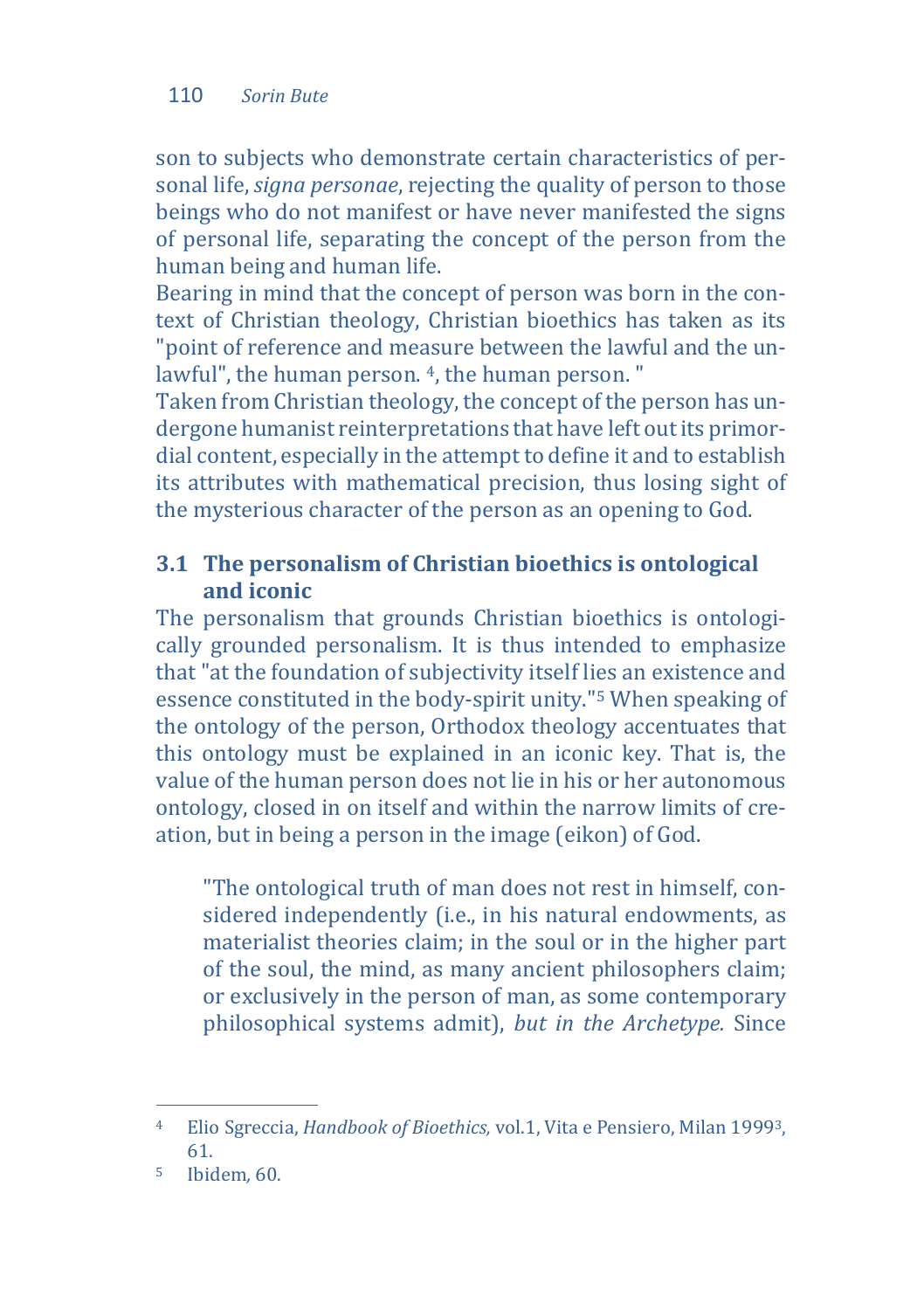man is image, and despite the iconic character that the created material itself possesses, his real being is not determined by the created element through which the image is materialized, but by his uncreated Archetype. Biological existence does not exhaust the entity of man. Man is conceived by the Fathers ontologically only as '*hón theologikón*,*'* a theological being. *His ontology is iconic*"[6](#page-7-0).

This iconic foundation of the ontology of the person, understood only in terms of a virtual dependence of the human person on his or her divine Archetype, would diminish the value of the person himself or herself since the image represented has more value than the representative. Orthodox theology, however, also gives another, more important dimension to the image - eikon.

The *eikon* is not conceived simply as the sign of an absent reality, pointing to the reality it replaces, but this reality becomes present in some way in the *eikon.* The *eikon* is what it represents, and what it represents is somehow found in the *eikon* in a real way. This close connection between the icon-image and what it represents means that the image does not represent an absent original but makes it truly present. "The image has an inner communion with its Archetype. And vivified by it, it relates to it by being inwardly attracted to Him and, at the same time reveals Him"[7.](#page-7-1)

"*Being we, therefore, of the seed of God*"(Acts 17:29), the truth of man cannot be separated from the Truth of God, or rather, the truth of man is determined by the Truth of God. He cannot be, as such, autonomized without losing the authentic sense and dynamism of the foundational and formative relationship with God. "Christian bioethics, then, must be more a way of life than a collection of principles, rules, ideas, or conclusions to arguments.

<span id="page-7-0"></span>j <sup>6</sup> Panayotis NELLAS, *You are Gods. Anthropology of the Fathers of the Church*, Città Nuova, Rome 1993, p. 47.

<span id="page-7-1"></span><sup>7</sup> Panayotis NELLAS, *Hē peri dikaiōseōs didascalia Nikolau tou Kabasila. Simbolē eis tēn orthodoxon sōtēriologian,* Ekdoseis St. Karamperopoulos, Peiraieus 1975. (Romanian translation in *Dreptatea lui Dumnezeu şi îndreptarea noastră*, Editura Deisis), p. 82.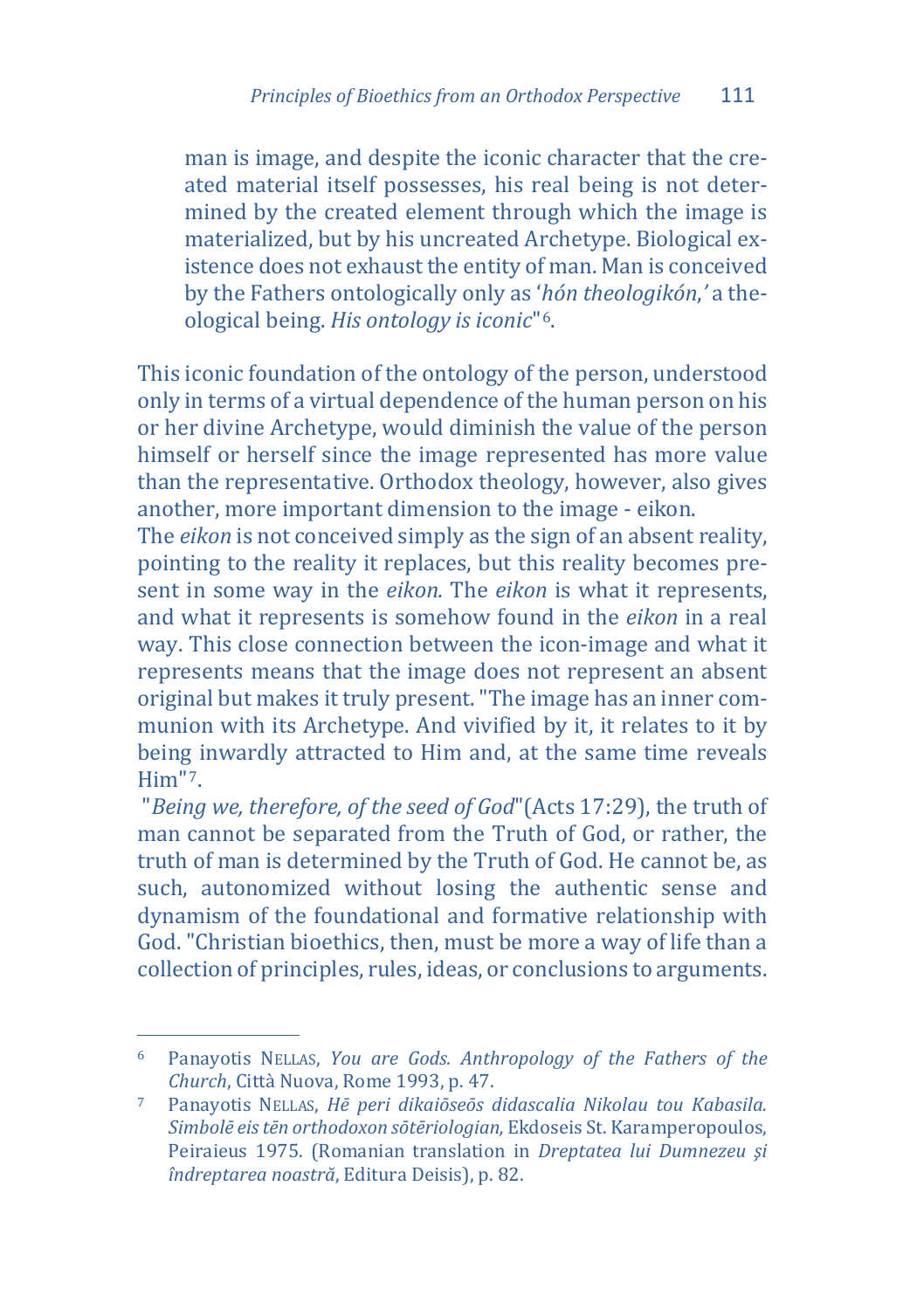#### 112 *Sorin Bute*

Christian bioethics conceived in this way relates rather to holiness than to social justice"<sup>[8](#page-8-0)</sup>.

# **3.2 A bioethics of being-for-life**

In the entire patristic tradition, human ontology is dynamic, iconic, and consists in the impulse towards true life, as existence in God and towards God, or rather, existence in Christ and towards Christ, the Archetype of man. "And when it is not oriented toward Christ, more precisely when it determines itself freely and consciously separated from Christ, its existence is a beingfor-death, as Heidegger called it, from his perspective. United to Christ, man's iconic existence becomes a real exis[te](#page-8-1)nce-in-Christ. In Christ, man finds his real ontological content."9

The social reality that has generated bioethics as a "science of survival<sup>"[10](#page-8-2)</sup> in the face of the necrophilic tendencies of man who seems to tend to self-destruct, and along with him the world in which he lives, indicates the fact that man is a being-for-death.

Secular bioethics, considering the worrying harmful action of man towards life, as existence-for-death and relating only to the principle of welfare of the quality of life, the same principle that had led to the degradation of life, thinks to solve the problems from within the very condition of being-for-death, maintaining the paradigms that define it. Therefore, it defines bioethics as the science of survival, understood only in biological terms. The problems, however, cannot be solved from within the same paradigm that generated them, but only postpone and prolong life in the agony towards death.

Christian bioethics can not be proposed as a simple science of survival because it is based on Christian theology as an experience of God, a life-giving experience that transfigures human life from glory to glory to the extent of the perfect man in Christ. It proposes the radical change of this paradigm in existence-for-life

<span id="page-8-0"></span> $\mathbf{R}$ <sup>8</sup> H. Tristram ENGELHARDT, *The Foundations of Christian Bioethics*, Swets & Zeitligner Publishers 2000, p. 163.

<span id="page-8-1"></span><sup>9</sup> Panayotis NELLAS, *Hē peri dikaiōseōs didascalia...,* p. 267.

<span id="page-8-2"></span><sup>10</sup> V. R. POTTER, "Bioethics: The Science of Survival," in *Perspectives in Biology and Medicine*, 14(1970), pp. 120-153.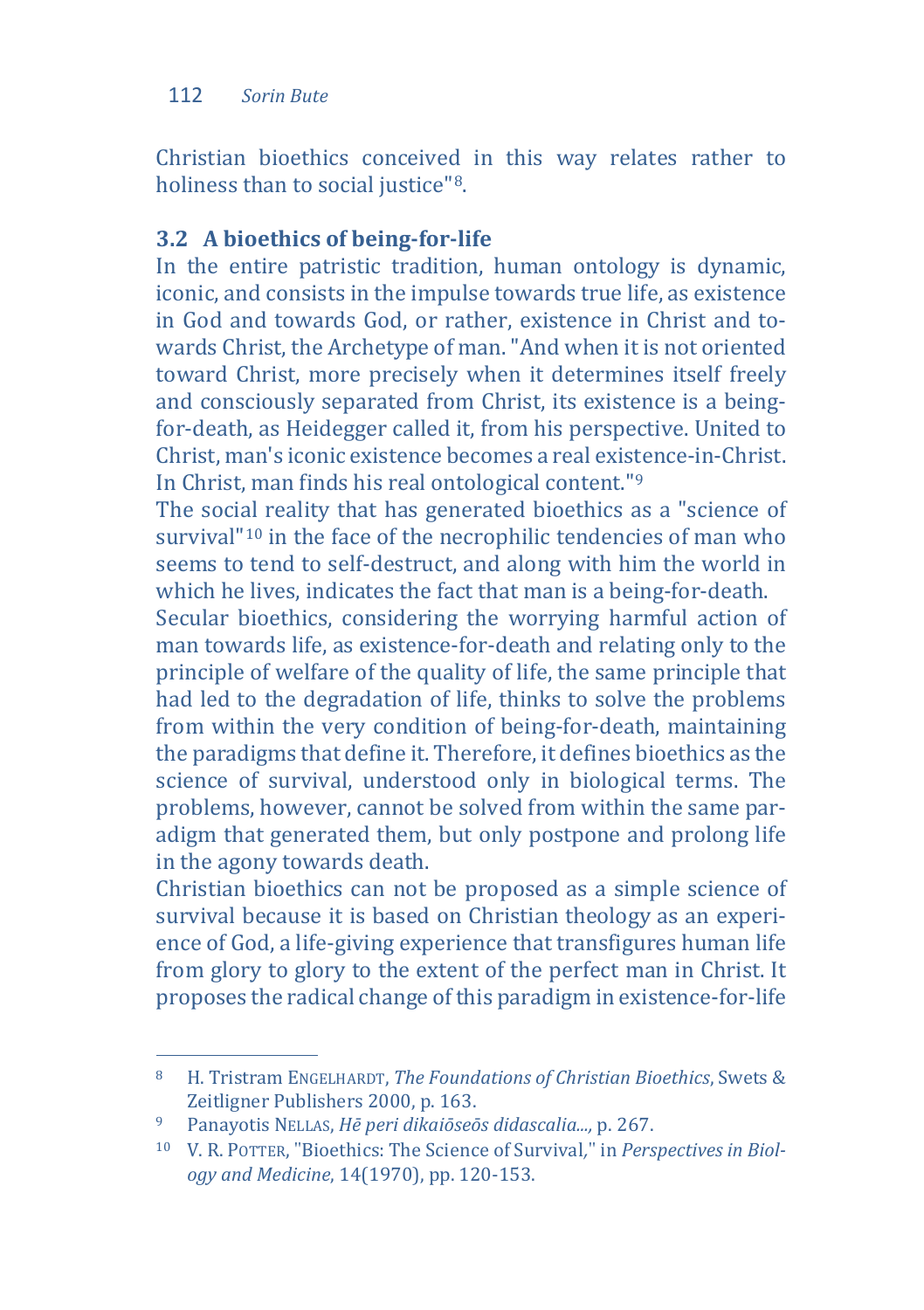as a solution to the problems generated by existence-for-death. The paradigm of Christian bioethics is therefore, the being-forlife, as a participation in the Life-Christ in the Holy Spirit, in which the integral human existence, body, and soul, becomes imbued with eternity.

By unknowingly assuming existence for death as a paradigm, humanist culture has changed the *drive for eternally good existence*  into a *struggle for survival* in the *nekrà zōē* of which the Fathers speak, that is, in life without Life. This struggle has spawned in the last century the culture of death, and the "dead life" has become the normative model for all existence through man-centered in himself as the "measure of all things." Existence for death has sown death and corruption throughout creation, understood only as a "natural" world, "disenchanted" with "religious superstitions." Sowing death reaps death unless the seed changes. For bioethics, the seed is the paradigm of existence that must change from being-for-death into being-for-life.

The researches of humanist culture have ended up in the babelic nonsense of pluralism of all kinds that characterize it today, pluralism that confuses bioethics in its desire to found within a culture of "moral strangers", a universal normative bioethics, since the starting point was wrong from the beginning.

"Experience shows that mankind is having difficulty in finding what it is looking for today because its search starts from a wrong presupposition and moves in the wrong direction. The wrong start consists in not having become aware of the condition contrary to the nature of man in which we find ourselves; as for the wrong direction, it consists in wanting to look for something that conforms to our nature in what in truth is contrary to it"[11](#page-10-0).

Essential to Christian bioethics is that the post-fall state is not a natural state in which man retains unaltered all the characteristics of his autonomous nature but is a paranatural state, which

j <sup>11</sup> Panayotis NELLAS, *You are gods...*, pp. 56-57.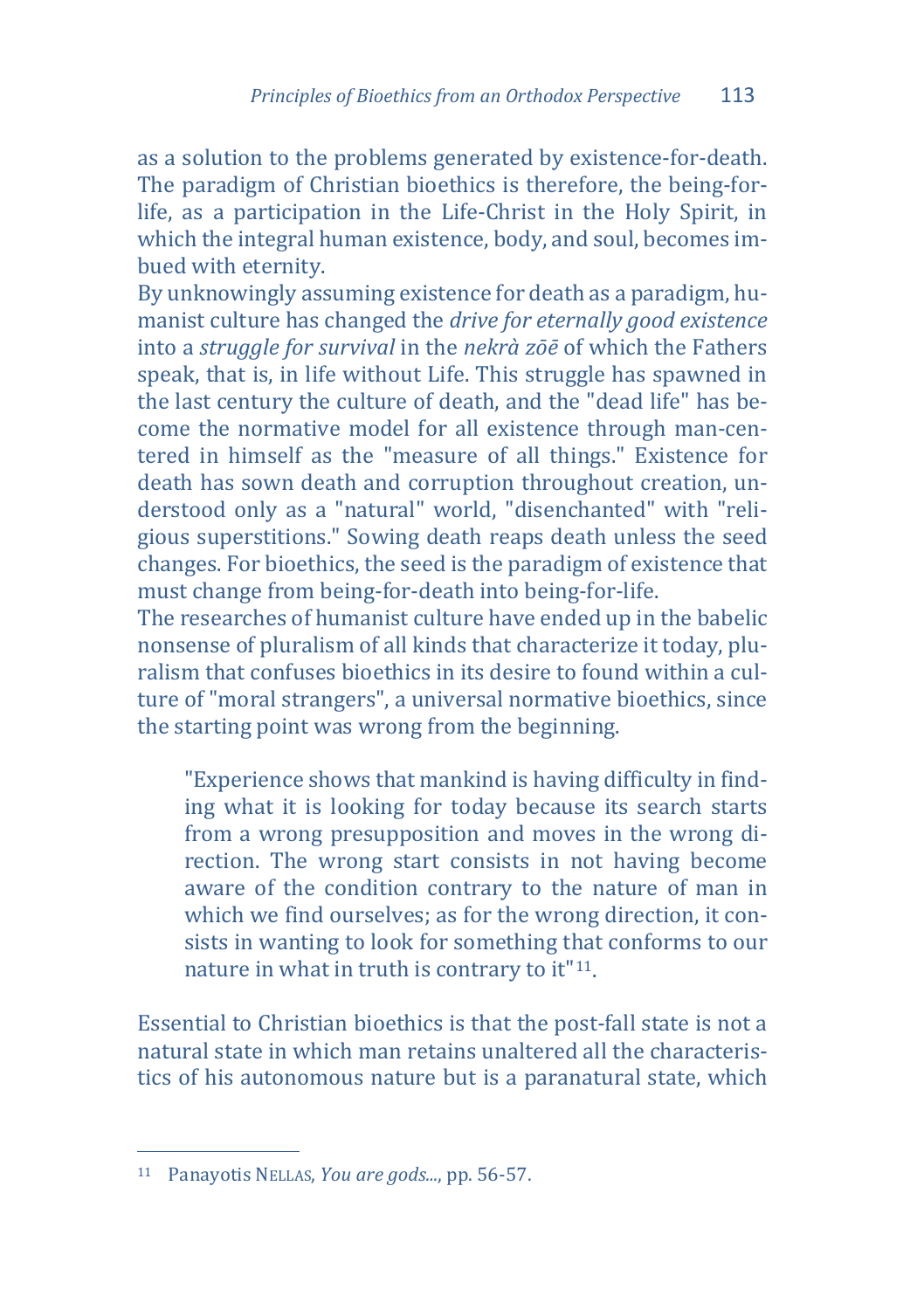has become such through the autonomy of nature. It is a state against nature.

For Orthodox theology, in the Fall, man declines the iconic relationship and natural movement toward God. He becomes autonomous, self-limiting to created space and time, to his created nature. Man, dead before God, no longer lives the life of God but lives through "his own nature[12.](#page-10-1)" Consequently, he is led toward death. The essence of man's fall into sin lies precisely in his assumption of his human nature. In a natural form (in the patristic sense, the natural form is the form before the fall) man received the divine life from God, life that he communicated through the soul also to his body and the cosmos below. Becoming autonomous, man rises against his own nature since he has an iconic ontology in which it is not the matter from which the icon is made that has priority, but the Archetype.

For Orthodox theology, man's natural state is deiform in grace, as his nature is added to divine grace. Now, the fall expresses man's turning back against his own nature as a paranatural state. Renewal means to remake his original nature by the imprinting in him of the Face of Jesus Christ, which is brought about by virtue of the union of the divine and human natures in the one Hypostasis of the Son. This conception recognizes the maximum dynamism of the human being as a being-for-life.

## **3.3 Leather tunics**

Now, the problem that arises at this point in our analysis is how is the renewal of our nature possible from within the human condition as being-for-death? By understanding the present state of man as a fallen, autonomized nature, contrary to its own potentially divine-human iconic nature, the attitude of orthodox theology would seem to situate itself in an irreconcilable position concerning the world and the man who represents it. If we were to remain with the one-sided conception of the exclusively negative aspect of the fall, with its disastrous effects on human nature and

<span id="page-10-1"></span><span id="page-10-0"></span>j <sup>12</sup> St. Macarius of Egypt, *Homilies, XII, P*.G. 34, 557B.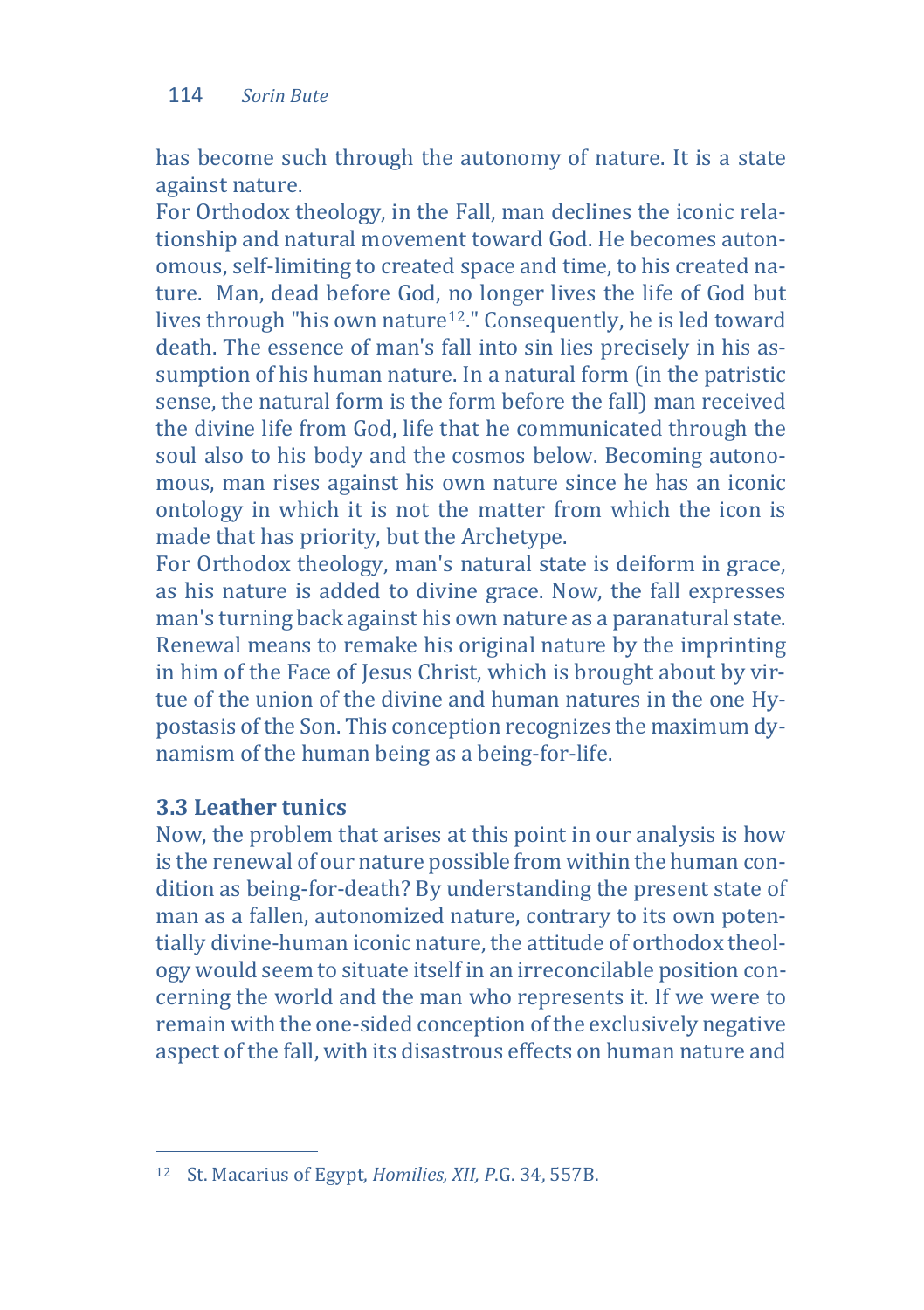on the world involved in its fall, the conclusions of Christian bioethics concerning the action of such a man in the sphere of life would almost always be catastrophic in nature.

This conception about a fallen man and the negative effects of sin is supported, however, in the Orthodox tradition, by the theology of leather tunics with their positive meaning. This theory has been analyzed in depth by the Greek Orthodox theologian Panayotis Nellas in his work *Zōon theōumenon of* 1979[13.](#page-11-0) Here is what he writes about it:

"The patristic teaching concerning the image and the leather tunics can be transformed into a *conduit of orthodoxy with the contemporary world*, because it allows, or rather, obliges theological thought to assume a positive attitude towards man and civilization. The acquisitions of contemporary science, the discoveries of psychology, the achievements of technology and the researches of philosophy are not bad things nor simply tolerable, but positively good and estimable. The vain glory, however, of sinful autonomy alters their character almost incessantly, sells them off to corruption and the devil in exchange for a plate of lentils"[14.](#page-12-0)

For Orthodox theology, the leather tunics represent the general conjunction of man with materiality. The main content of the skin tunics is biological mortality, instinctiveness, the transformation of life (zoē) into survival (bios), as natural consequences of sin.

<span id="page-11-0"></span>j <sup>13</sup> The most important study on the subject of leather tunics in the literature of the early Christian centuries belongs to Pier Franco BEATRICE, "Leather Tunics. Ancient Readings of Gen. 3:21," in *The Tradition of Enkrateia. Ontological and protological motivations,* ed. edited by U. BIANCHI, Rome 1985, pp. 435-482. Panayotis Nellas's view of skin tunics has been examined by Basil PETRA, "The Duplicity of World and History. The 'tunics of skin' in the thought of P. Nellas," in *Rivista di Ascetica e Mistica,* 16 (1991), pp. 77-99.

<sup>14</sup> Panayotis NELLAS, *You are gods...*, p. 102.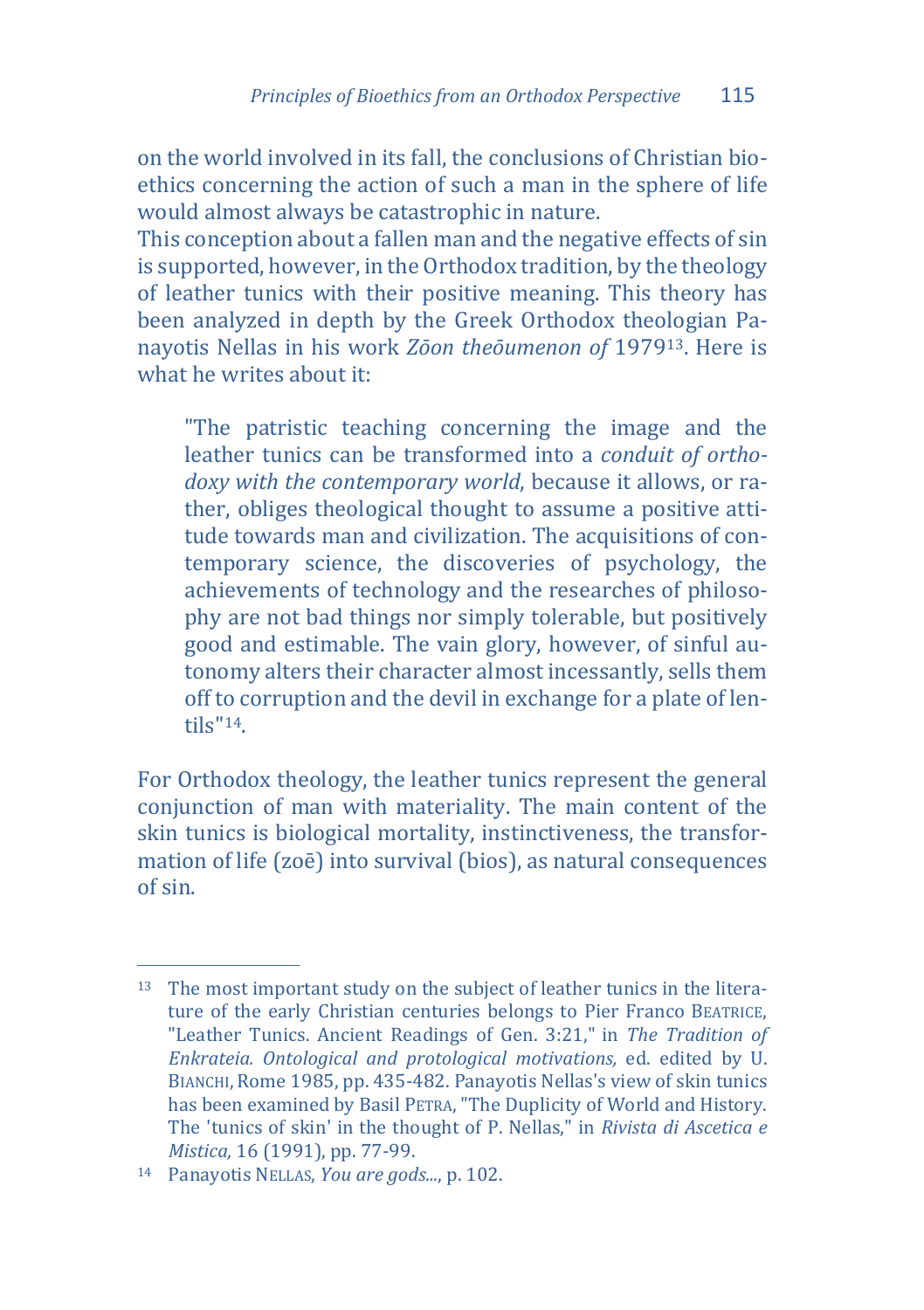Leather robes are an ambivalent reality with a double character. They are a consequence of falling into sin and a punishment for disobedience.

God "offers this partially positive state of the skin tunics as a second blessing to the self-exiled man, adds it as a second nature to his nature so that he may, in its proper use, survive and fulfill his destiny in Christ."[15](#page-12-1) "God did not allow the attributes of the image of God in man to disappear or be entirely corrupted. Intervening in the process of the fall, He transformed them into the robes of skin and caused them to offer man survival."[16](#page-12-2)

Christian bioethics takes as its paradigm the condition of being as being-for-life. In this condition, man, dressed in the skin tunics of dead animals, as being-for-death, can renew himself through the exercise of freedom.

# **4 Conclusions**

The meaning of Christian bioethics is not to consent without discernment to any scientific research and its application in human life, nor to reject indiscriminately the results of scientific and biomedical research based on a supposedly evangelical and patristic doctrine, but to acquire *discernment.* The purpose of this discernment is to liberate what is good in scientific, biomedical, and technological results from autonomy, which means submission to transience, corruption, and the devil, in order to direct them towards the Truth.

The philosophical ethics of the last decades that have founded different bioethical approaches are lacking in the fundamental dimension of human life: its eternal dimension that transcends its only horizontal and temporal purpose. "Well, our time no

<span id="page-12-1"></span><span id="page-12-0"></span>j <sup>15</sup> *Ibidem,* p. 91.

<span id="page-12-2"></span><sup>16</sup> *Ibidem*, p. 113.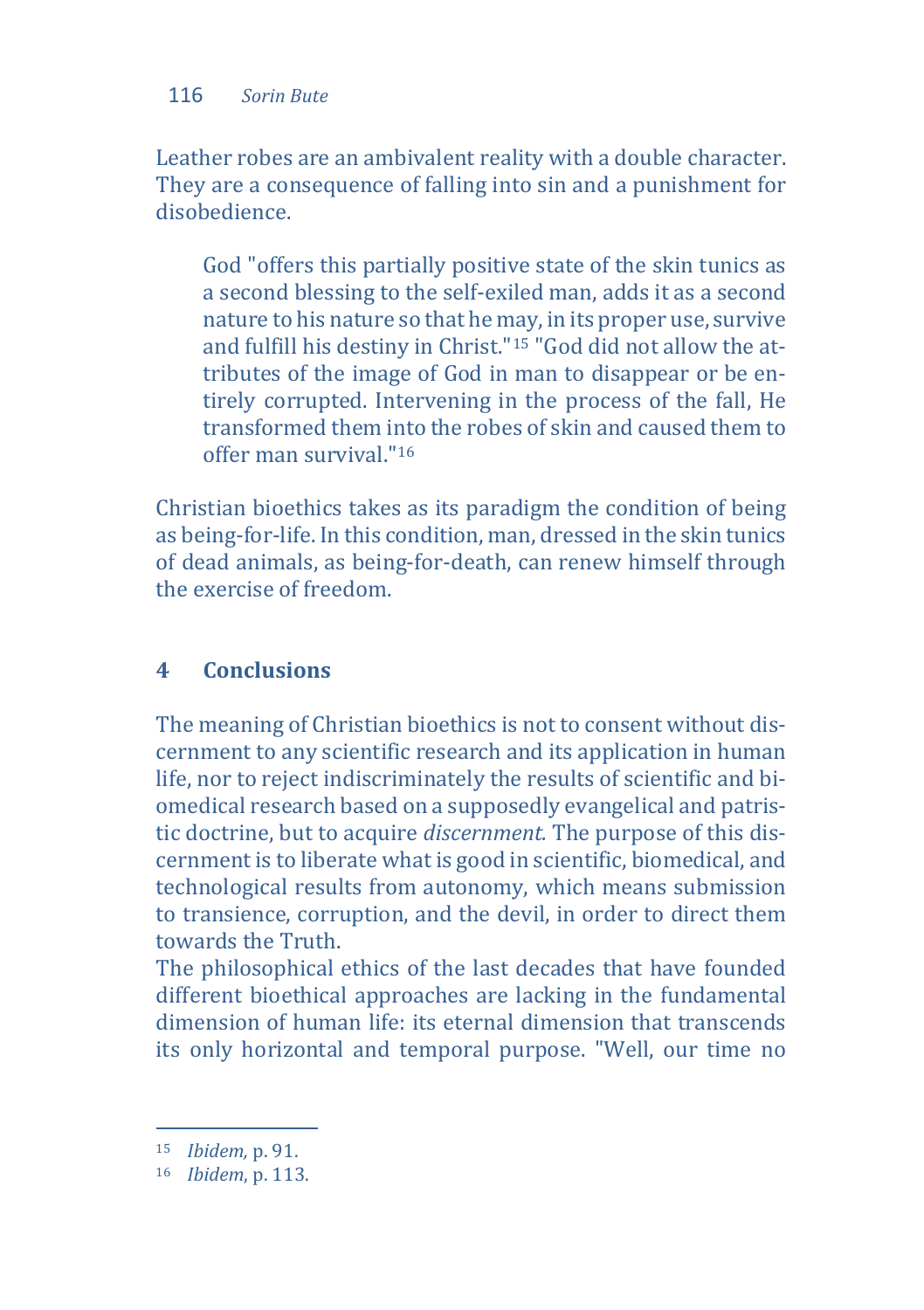longer has either the desire or the fear of transcendence. It does not desire eternity, it does not really seek the holy Grail; beyond the threshold it hopes for nothing."[17](#page-13-0)

The contemporary person must rediscover the integrity, the fullness and the value of his truly human life in all its dimensions, immanent and transcendent at the same time. To do this he needs prophets who will not slavishly conform to the spirit of this unclean world. "*Do not conform to the mentality of this age, but be transformed by the renewing of your mind*" (Romans 12:2) St. Paul teaches us. Today, the fundamental locus of prophetic action is ethics, and with it, increasingly bioethics. The Christian ethic of prophetic resistance developed in opposition to totalitarian regimes tends to be replaced today, in our disoriented Europe, by the ethic of life threatened more and more by the same unilateral, horizontal and immanent "progress" of man. This ethics of life is called to watch prophetically over the eternal value of the person and the lives of the weakest who are most often the innocent victims of the pride of today's "culture of death." The prophetic dimension of Christian ethics means first and foremost not conforming to transient worldliness but conforming to the eternal Word. Bioethics can lose the prophetic power of the Word if anything, it has not already in some ways. Although it is a frontier discipline, architectural and with multidisciplinary connotations, Christian bioethics is rooted in the ethics of life according to Christ. Consequently, it must not lose its prophetic force in the endless rational digressions just to be conformed to or acceptable in today's pluralistic culture. In distinguishing good from evil so confused in their boundaries for ethics closed in front of the transcendent, Christian bioethics must claim the need to change prophetically the very paradigm of human existence taking into account its integral truth, divine-human. Ethics without eternal life is a weak ethics, without truth, value, and substance that cannot cross the threshold of immanence.

"And when ethics loses strength and value, the earth becomes

<span id="page-13-0"></span>j <sup>17</sup> Basilio PETRÀ, "The Challenges of the Moralist Theologian Today," in *Studia Moralia,* 33(1995), p. 11.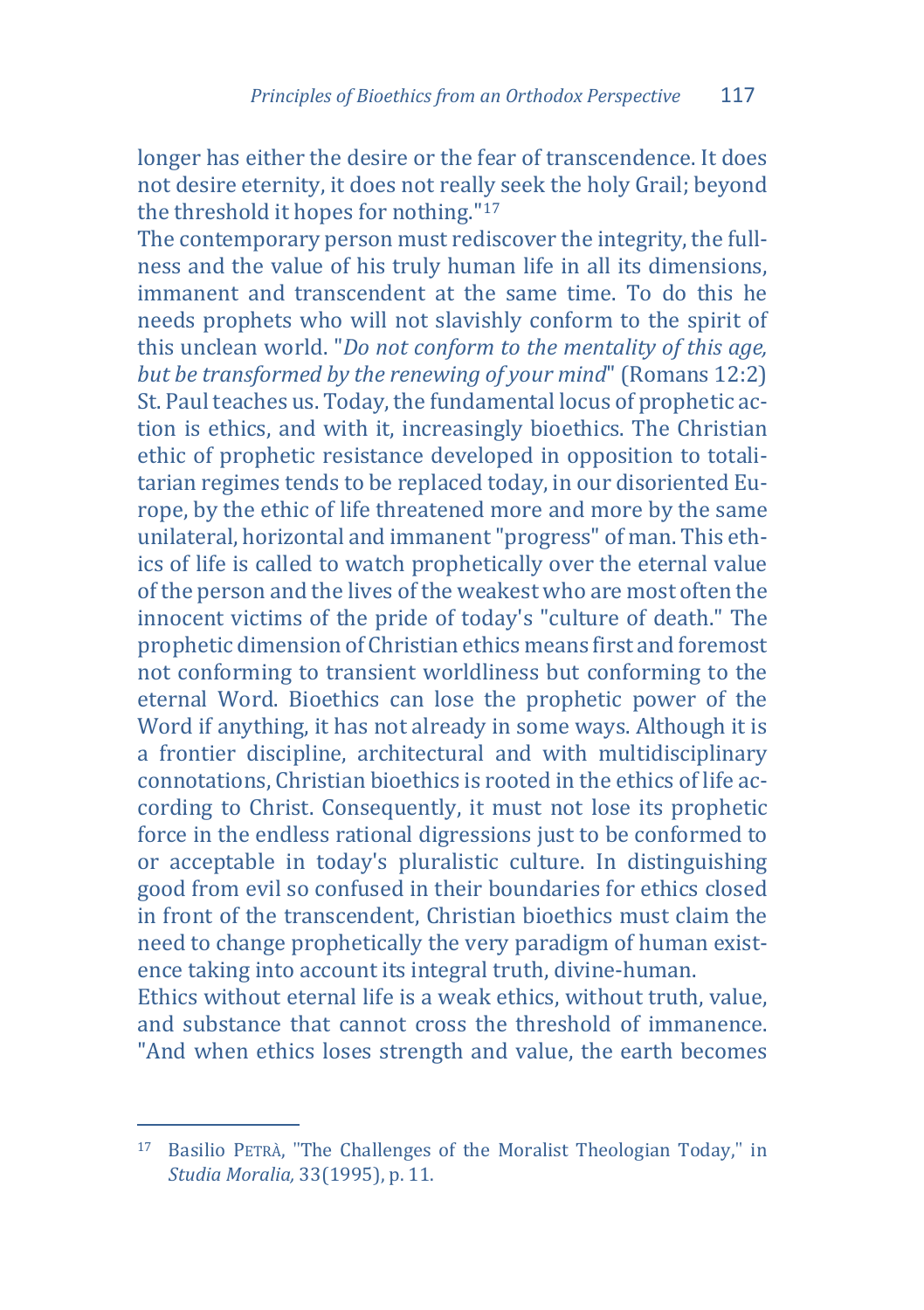the hell of the weak"[18](#page-14-0). I believe that this hell does not become paradise simply through the rules and ethical principles oriented to safeguard human life in its biological dimension, rules, and principles that maintain in man his presumptuous autonomy. The world of man is not a neutral space between hell and paradise but is either hell or paradise, and sometimes both together. The world becomes paradise only in the Spirit of Life and Truth. And suppose sometimes the world becomes hell for the very man who generates it. In that case, the way out is the one that God revealed at the beginning of the last century to his servant Silvanus of Mount Athos: *keep your mind in hell and do not despair*[19](#page-14-1): and you will feel the sweetness and fullness of God's love, for there is no paradise for man except in God's love.

# **Bibliography**

1. P. F. Beatrice, "Leather Tunics. Ancient Readings of Gen. 3:21," in *The Tradition of Enkrateia. Ontological and protological motivations,* edited by U. Bianchi, Rome 1985, 435-482.

2. J. Danielou, *Platonisme et théologie mystique. Essai sur la doctrine spirituelle de saint Grégoire de Nysse*. Aubier, Paris 1953.

3. H. T. Engelhardt, *The Foundations of Christian Bioethics*, Swets & Zeitligner Publishers 2000.

4. St. Gregory of Nyssa, *In Ecclesiasten Homilia I,* P.G. 44, 624B.

- 5. G. Russo, *Bioetica. Manual per teologi,* LAS, Rome 2005.
- 6. St. Macarius of Egypt, *Homilies, XII, P*.G. 34, 557B.

7. P. Nellas, *Voi siete Dei. Antropologia dei Padri della Chiesa*, Città Nuova, Rome 1993.

8. P. Nellas, *Hē peri dikaiōseōs didascalia Nikolau tou Kabasila. Simbolē eis tēn orthodoxon sōtēriologian,* Ekdoseis St. Karamperopoulos, Peiraieus 1975.

j <sup>18</sup> *Ibidem,* p. 12.

<span id="page-14-1"></span><span id="page-14-0"></span><sup>19</sup> ARCHIMANDRITE SOPHRONY, *Starets Silouane, Moine du Mont Athos, Vie-Doctrine-Ecrits*, Edition Présence, Paris 1996, p. 390: "Tiens ton esprit en enfer et ne désespère pas."